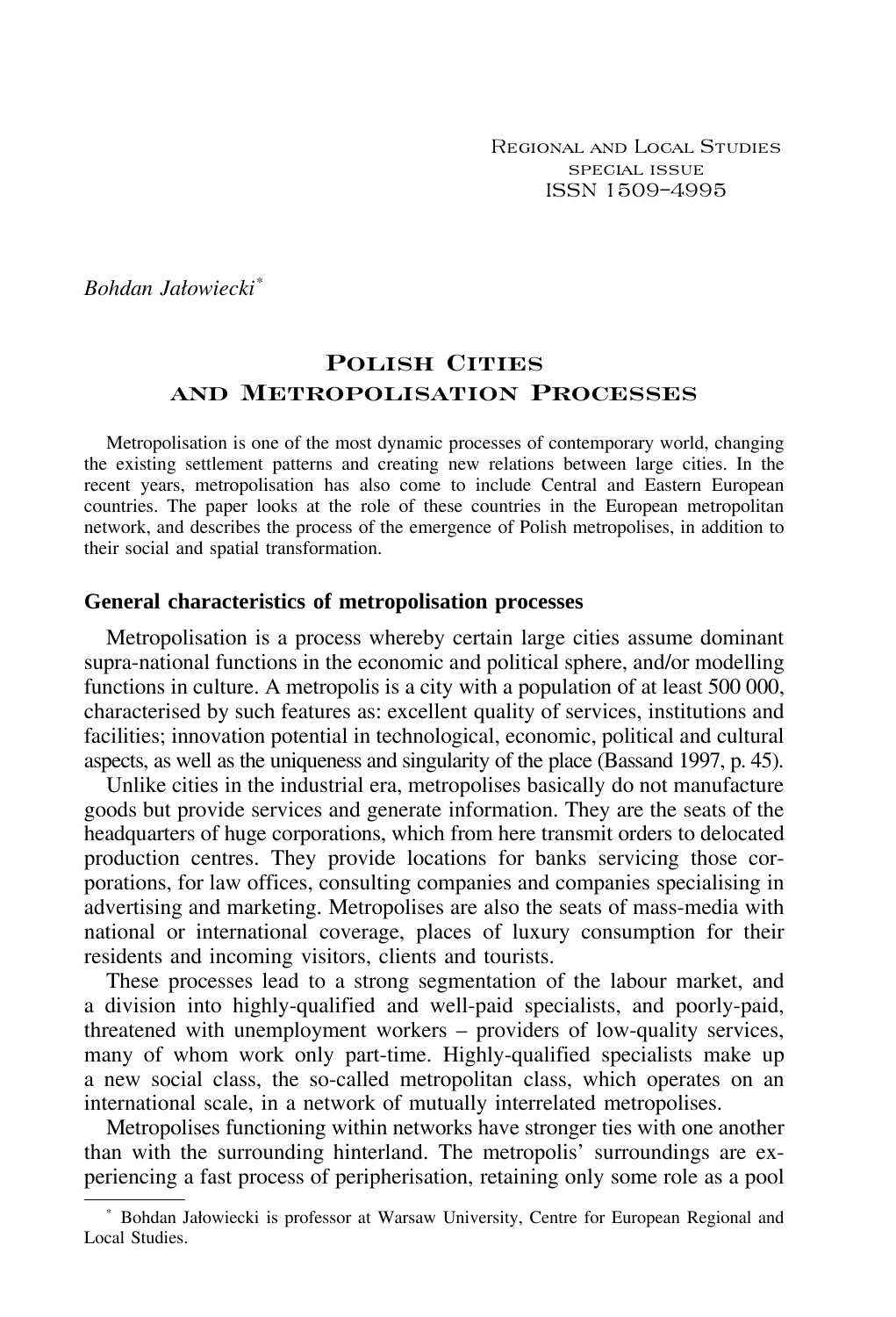of poorly-qualified labour, and  $-$  in selected locations  $-$  as a place of residence (*gated communities*) and recreation for the wealthy residents. As a result, we can observe polarisation into the centre  $-$  the metropolis, and its surroundings - the closer and further peripheries. A tendency can be observed in all the European countries to increase the existing gaps between the centre and the periphery. In some countries where these discrepancies are particularly acute, we can speak of a progressing exclusion of a large share of the periphery's residents. This is economic (labour market), but primarily social exclusion. Another type of polarisation refers to disparities within the metropolis itself. In metropolises, the contrast between wealth and poverty is most visibly felt. This is not as much due to extreme poverty, because on the whole the living standards have improved, but to a specific accumulation of wealth which is concentrated in metropolises. Strong disparities, having their roots in social and ethnic aspects (mainly in European metropolises), constantly lead to tensions and conflicts.

Spatial mobility is one the main features of the metropolisation process; it is considerably higher in these areas than in the periphery, and is definitely increasing. Over the past decade or so, the mobility of metropolitan inhabitants in the Western countries has increased more than threefold. Until recently, a metropolis dweller would daily cover a distance of three kilometres; now it is 10. Mobility underpins all social and spatial relations as it helps us to establish bonds and ties with other people and places. Not a specific place, but a space of flows is becoming the area for social interaction. Therefore restrictions in mobility lead to social exclusion and marginalisation (Chalas 2001).

A metropolitan community is structured in many interdependent networks enabling the mobility of people, goods and information. A new kind of dense though superficial and individualised social relations is emerging. Socialisation is changing in nature, towards  $-$  as Castells put it  $-$  its privatisation. After a period of mechanical solidarity typical of village communities, and organic solidarity, characteristic of village communities of the industrial society, the so-called (Ascher 2004) 'commutative' (alternating) solidarity is emerging.

Individualisation of needs and behaviours is accompanied by a growing dependency of the metropolitan residents on technological systems, which means a higher risk of disorganisation in case of their breakdown, just as it happened, for instance, in recent power failures in the US, Canada or Italy. Metropolitan residents are more exposed to risks related environmental pollution, car accidents and terrorist raids than inhabitants of peripheral areas. Such threats can produce existential stress.

### **Central European cities in the European metropolitan network**

One of the characteristic features of contemporary metropolisation is the weakening of the metropolis' ties with its direct hinterland and the strengthening of its relations with other metropolises. The degree of inclusion of Central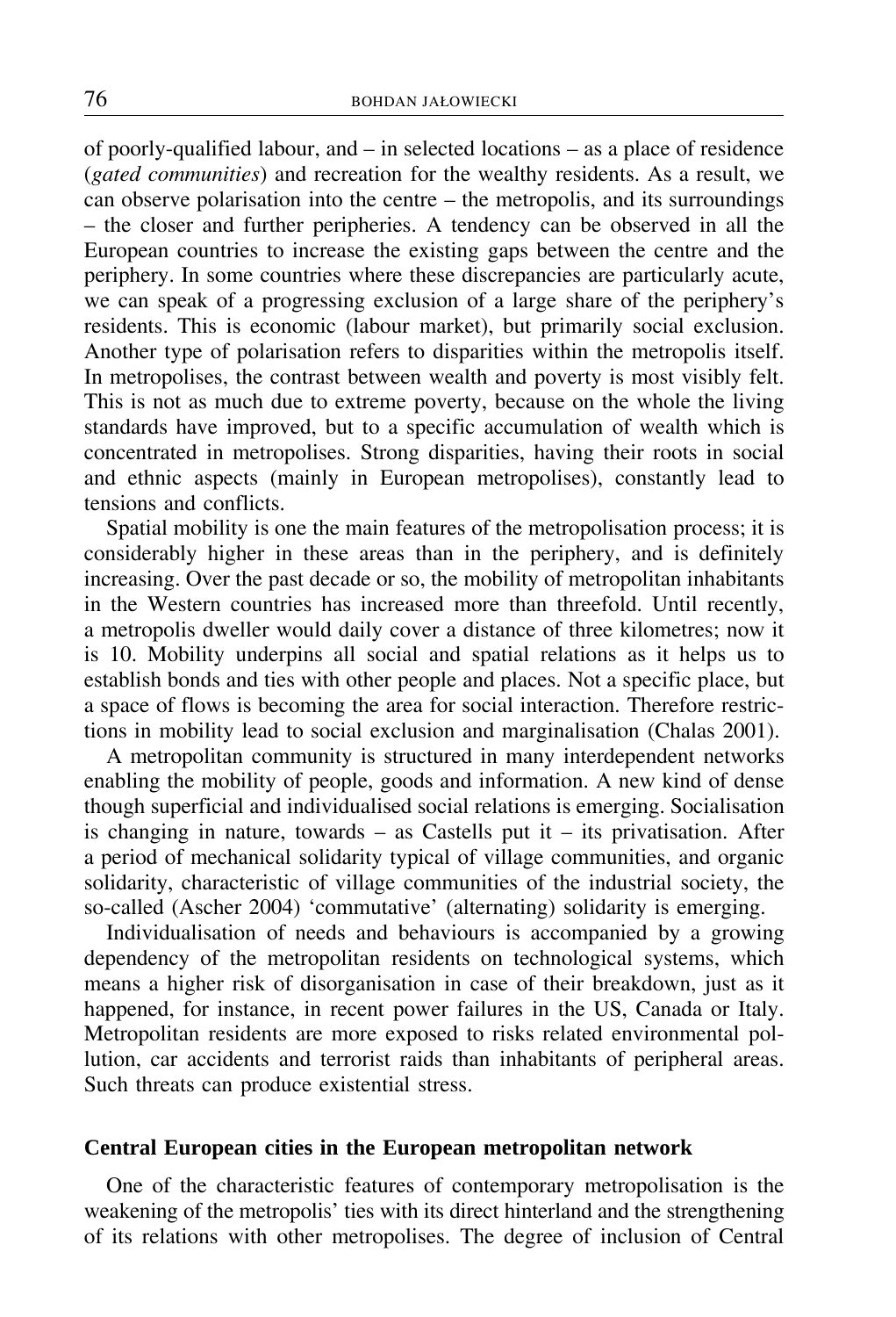European metropolises into European and global networks is shown in the results of the survey entitled *Globalisation and World Cities – Study Group & Network*.

| Order | Global linkages  | Index | Order | Linkages between banks<br>and financial institutions | Index |
|-------|------------------|-------|-------|------------------------------------------------------|-------|
| 1     | London           | 1.00  | 1     | London                                               | 1.00  |
| 2     | Paris            | 0.70  | 2     | Paris                                                | 0.79  |
| 3     | Milan            | 0.60  | 3.    | Frankfurt                                            | 0.70  |
| 4     | Amsterdam        | 0.59  | 4     | Madrid                                               | 0.69  |
| 5     | Frankfurt        | 0.57  | 5     | Milan                                                | 0.63  |
| 6     | <b>Brussels</b>  | 0.56  | 6     | <b>Brussels</b>                                      | 0.59  |
| 7     | Zurich           | 0.48  | 7     | Istanbul                                             | 0.55  |
| 8     | Stockholm        | 0.44  | 8     | Amsterdam                                            | 0.54  |
| 9     | Prague           | 0.43  | 9     | Warsaw                                               | 0.53  |
| 9     | Dublin           | 0.43  | 10    | Düsseldorf                                           | 0.51  |
| 9     | Barcelona        | 0.43  | 11    | Moscow                                               | 0.50  |
| 10    | <b>Moscow</b>    | 0.42  | .     |                                                      |       |
| 10    | Istanbul         | 0.42  | 15    | <b>Berlin</b>                                        | 0.45  |
| 10    | Vienna           | 0.42  | 16    | Prague                                               | 0.44  |
| 10    | Warsaw           | 0.42  | 17    | <b>Budapest</b>                                      | 0.41  |
| 11    | Lisbon           | 0.41  | 25    | <b>Bucharest</b>                                     | 0.23  |
| 11    | <b>Budapest</b>  | 0.41  |       |                                                      |       |
|       |                  |       |       |                                                      |       |
| 13    | <b>Berlin</b>    | 0.36  |       |                                                      |       |
| 18    | <b>Bucharest</b> | 0.25  |       |                                                      |       |

Table 1. Selected cities in the European network of relations

Source: Taylor 2003.

The measure of the intensity of such linkages are relations maintained by companies operating in the corporate service sector (advertising, accounting, banking/finance, insurance, consultancies, law firms). The survey was initiated in 2001 by Taylor, Catalano and Walker, and covered 100 companies. Cities were categorised in terms of the presence of a given company on a scale from 1 (absent) to 5 (corporate headquarters). It can be said therefore that the degree of relations of a given city in the network of global metropolises is measured on the basis of the extent of presence of the surveyed enterprises in the largest number of cities. For every city, the strength of the relation is shown as a percentage to the most strongly linked city  $-$  London. In the study in question (Taylor 2003), the relations of 35 European metropolises were subject to scrutiny. According to this classification, Warsaw was ranked among the first ten cities, before such capitals as Lisbon, Budapest, Berlin, Rome, Athens, Oslo, Helsinki and Bucharest, and was ranked at a slightly better position in the category of banks and financial institutions.

Taylor also classified 25 European cities in a network of global relations, taking into account the relations between banks, mass-media and NGOs. In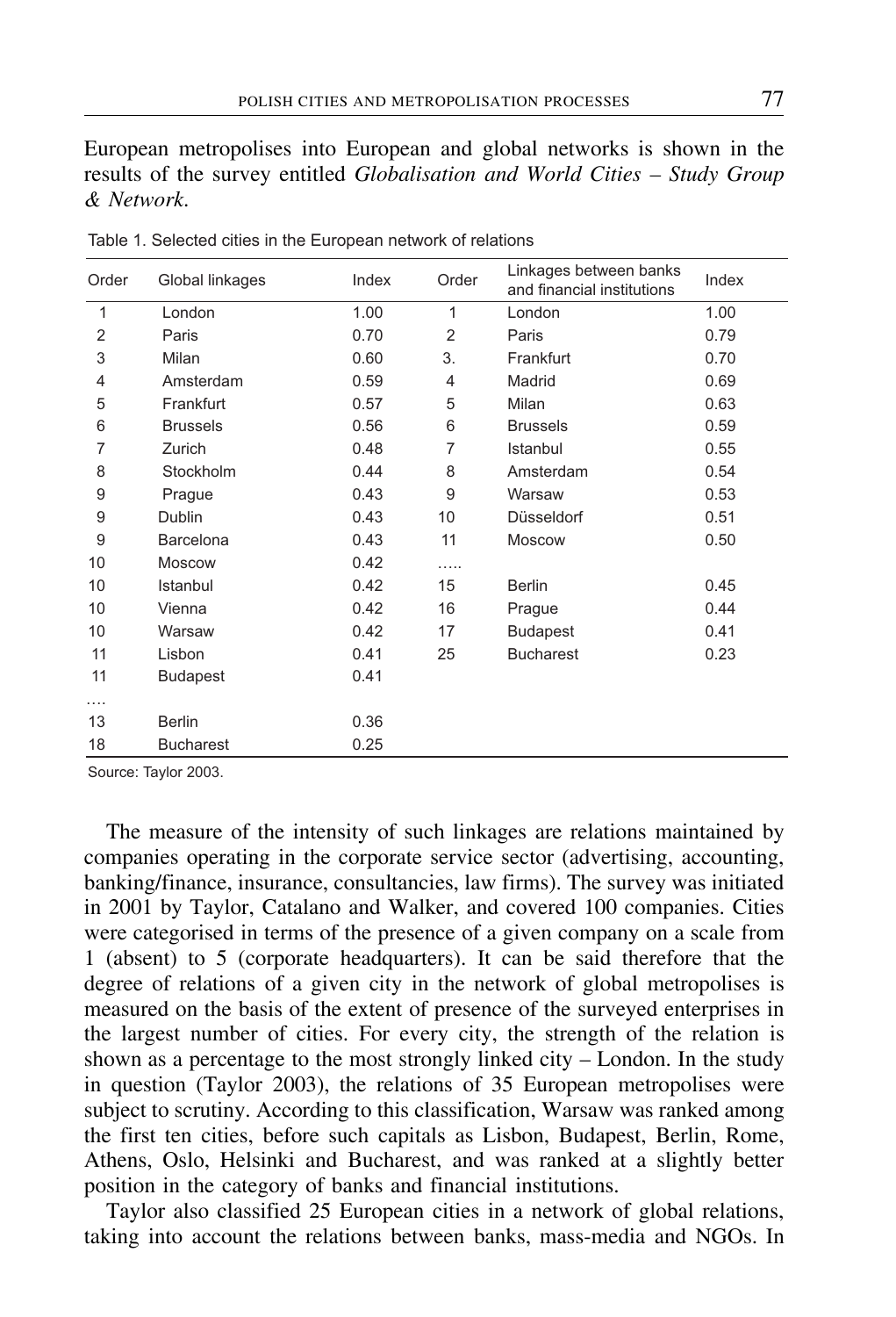this classification, Warsaw was ranked  $25<sup>th</sup>$  in the banking/finance category and 22nd in the mass-media category. At the same time, it was not ranked at all in the network of NGOs and research institutions. The survey shows that the capital of Poland plays a major role in the network of European cities and has a potential to become the strategic metropolis in Central and Eastern Europe (Bourdeau-Lepage 2004a).

## **Metropolisation processes in Poland and other Central and Eastern European countries**

The cities of the post-socialist countries are now trying to catch up; their occupational and social structures are changing, with an increasing role of services and a widening social and spatial polarisation. Suburbanisation processes can be observed, which is accompanied by the emergence of residential neighbourhoods at their outskirts. As a result of foreign investment projects, the areas of central cities are changing in character  $-$  new tall office and residential buildings appear, and international chain hotels open. Some areas with a potential for tourism are revitalised.

Changes in the occupational structure lead to transformations in the city's social and spatial structure. Those employed in the higher-order service sector are usually better educated and better paid; they buy or rent quality apartments and allocate a large portion of their income to consumption, thus providing an attractive clientele for the shopping centres.

| <b>Bucharest</b>         |      | <b>Budapest</b> |      | Prague |      | Sofia                    |      | Warsaw |      | Paris |      |
|--------------------------|------|-----------------|------|--------|------|--------------------------|------|--------|------|-------|------|
| 19941                    | 2001 | 1995            | 2001 | 1994   | 2001 | 19961                    | 2000 | 1994   | 2001 | 1994  | 2001 |
| -                        | 24.3 | 18.1            | 14.4 | 14.8   | 10.5 | $\overline{\phantom{a}}$ | 17.3 | 25.6   | 14.8 | 8.4   | 6.1  |
| -                        | 2.8  | 3.5             | 3.4  | 3.2    | 4.9  | $\overline{\phantom{0}}$ | 3.2  | 6.0    | 7.8  | 11.1  | 8.9  |
| -                        | 11.5 | 6.5             | 11.2 | 12.7   | 12.8 |                          | 13.6 | 14.9   | 15.0 | 18.2  | 22.2 |
| $\overline{\phantom{0}}$ | 14.3 | 11.0            | 14.6 | 5.9    | 17.7 | -                        | 16.8 | 20.9   | 22.8 | 29.3  | 31.2 |
|                          |      |                 |      |        |      |                          |      |        |      |       |      |

Table 2. Structure of employment in selected metropolises

 $<sup>1</sup>$  Incomparable data.</sup>

Source: L. Bourdeau-Lepage, 2004a.

Research conducted by Lise Bourdeau-Lepage, who has been studying metropolisation processes in the post-socialist countries for a number of years, shows that disindustrialisation can be observed in all the cities. This process has been the fastest in Warsaw, although the percentage of those employed in the production sector is similar to that in Budapest and higher than in Prague. On the other hand, Warsaw has a highest percentage of those employed in the financial sector and other higher-order services.

Generally, however, it can be said that metropolisation processes in the post-socialist countries are most easily visible in their capital cities. This phenomenon can be illustrated by an example from Poland.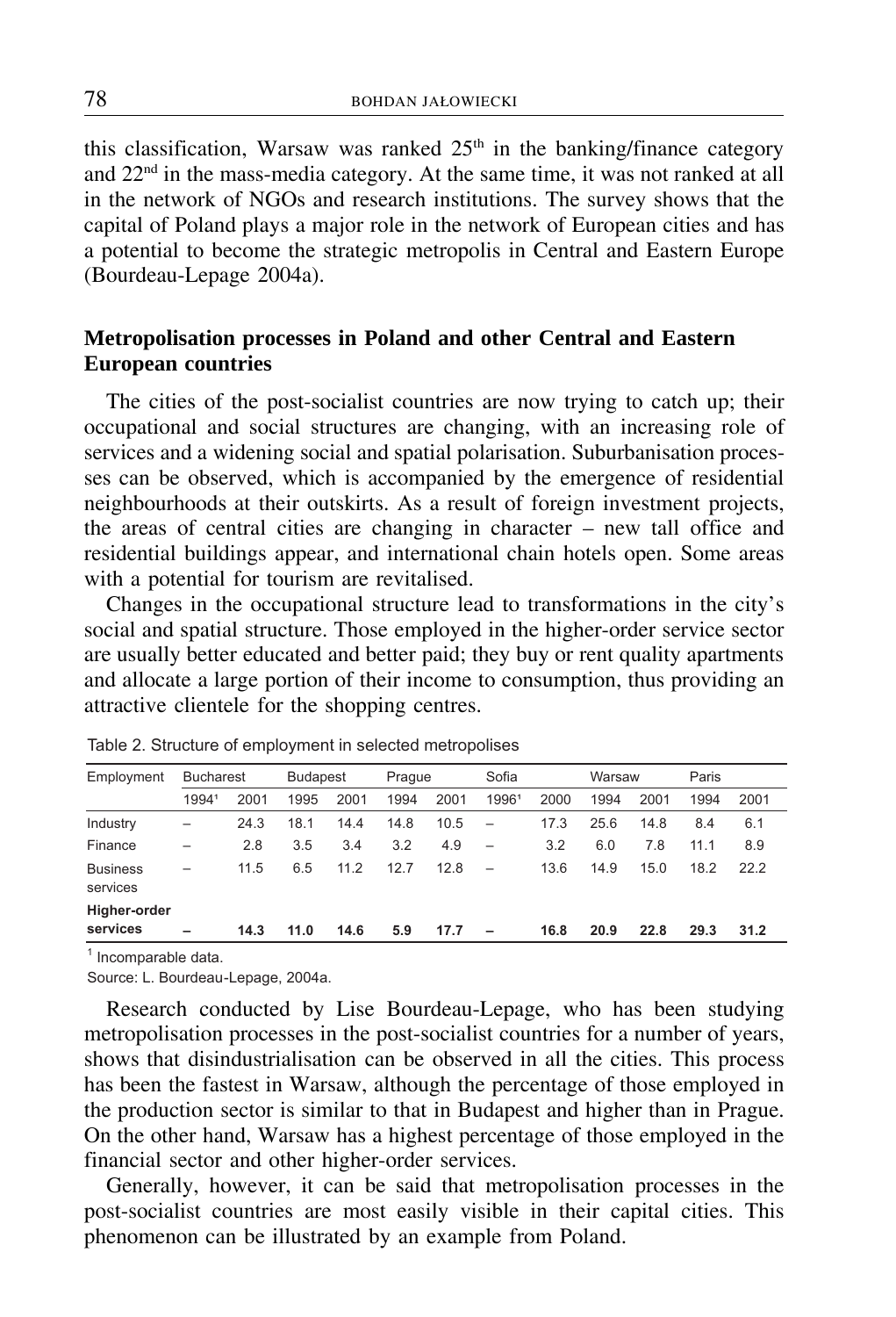|         | Industry | Construction |       | Market services | Non-market | Total    |          |
|---------|----------|--------------|-------|-----------------|------------|----------|----------|
|         |          |              | Total | Finance         | Corporate  | services | services |
| Warsaw  | 0.80     | 0.90         | 1.20  | 1.50            | 1.30       | 0.90     | 1.08     |
| Wrocław | 0.90     | 1.10         | 0.95  | 0.94            | 0.99       | 1.10     | 1.01     |
| Poznań  | 1.00     | 1.10         | 0.98  | 0.80            | 0.90       | 1.00     | 0.98     |
| Kraków  | 1.00     | 1.30         | 0.90  | 0.60            | 0.96       | 1.10     | 0.97     |
| Gdańsk  | 1.10     | 1.10         | 0.90  | 0.70            | 0.80       | 1.10     | 0.97     |
| Łódź    | 1.30     | 0.70         | 0.90  | 0.70            | 0.80       | 1.10     | 0.93     |
| Average | 1.00     | 1.00         | 1.00  | 1.00            | 1.00       | 1.00     | 1.00     |

Table 3. Concentration of activities in Polish potential metropolises

The concentration index is a ratio of employment in activity x to total employment in this activity to total employment in a given location to total employment in a given sector in all locations, divided by total employment in all sectors and all locations. Source: Bourdeau-Lepage 2004b.

This table shows the share of Warsaw in particular types of activity as compared to other potential metropolises. The findings from Bordeau-Lepage's studies not only confirm the high ranking of Poland's capital city, but also that of Wrocław and Poznań, which is also corroborated by Polish research. For instance, on the scale showing the categorisation of Polish cities in terms of 18 traits characterising their economic situation, Warsaw comes first, ahead of Poznań and Wrocław, and is followed by Kraków (Cracow) and Gdańsk as other potential metropolises, with Łódź having the least advantageous position (Kin-Dittmann, Mika 2004, p. 177–178).

It has to be admitted, however, that Warsaw occupies a unique position among Poland's metropolises. 500 of Poland's largest enterprises have their corporate headquarters in the city. Consultancy is another fast-growing sector in the country's capital, with a rise from 9 to 432 over the last 10 years. The number of law firms and notary offices is also increasing rapidly: in 2000, there were 714 lawyer's offices and 94 notary offices, as compared to, respectively, 599 and 65 in 1996 (Wilk 2001).

Observation of the transformation processes in Poland indicates that metropolitan areas are developing faster than voivodships (provinces) they are situated in. In particular, this is true with regard to Kraków, Warsaw and Poznań. In addition to that, the gap between the cities and the areas surrounding them is also widening at a fast pace. Depending on the size of a given city, its radius of influence reaches 20–50 km. Outside this area, stagnation or even regression can be observed, which is due to the 'draining' of the area of human and material resources (Gorzelak 2002; Smętkowski 2001).

Although an extrapolation of the current trends carries certain risks, especially in the long-term perspective, it can be anticipated that globalisation of economy and related phenomena facilitating metropolisation processes will intensify in the coming decades, including Poland. This is mainly due to technological developments and contribution of science to economic development, which has the nature of a network, with metropolises as hubs of such networks.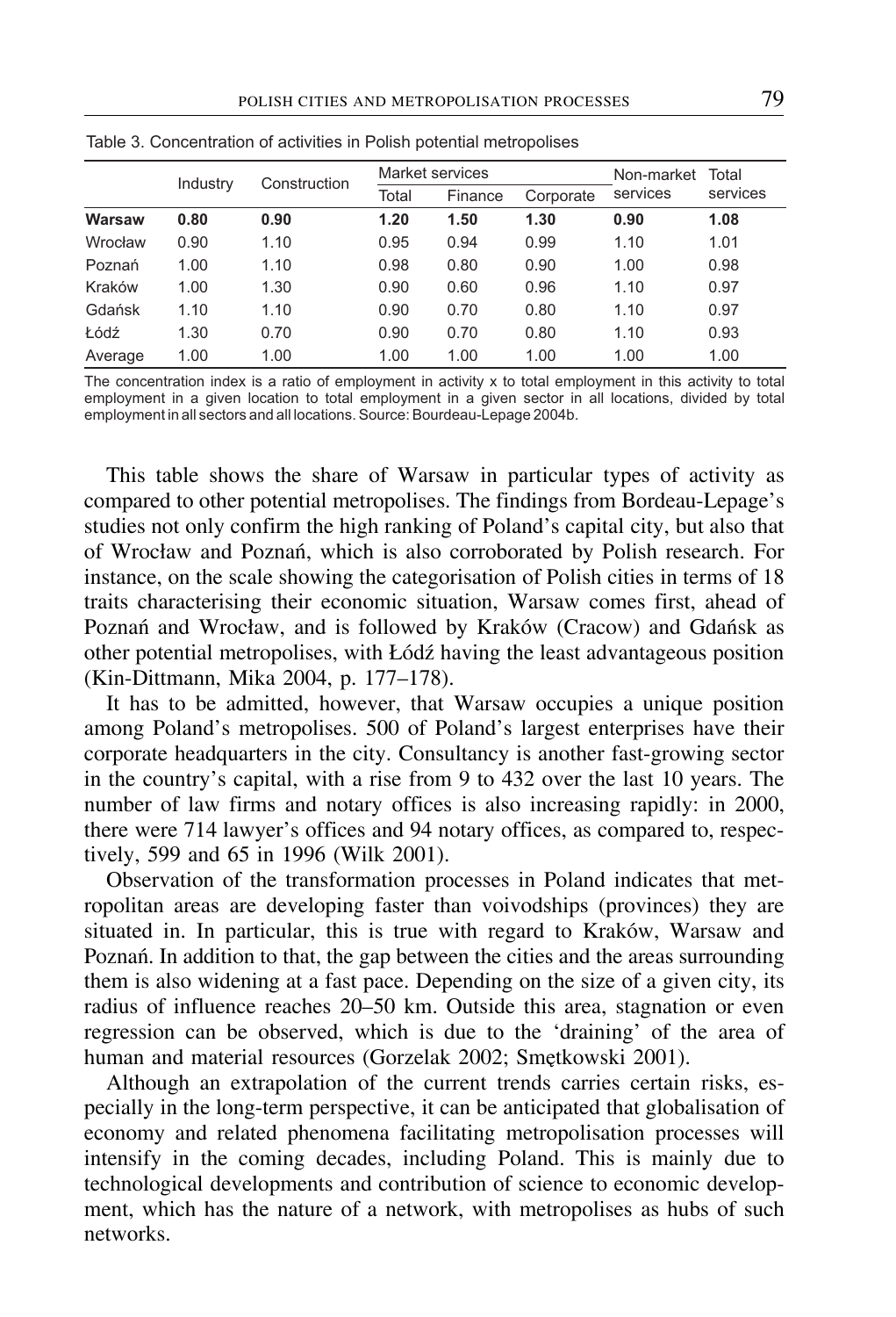If we make such an assumption, only Warsaw  $-$  which has the greatest research, financial and information potential and is the key decision centre  $h$  has a real chance to develop into a metropolis. Owing to these features, the capital, in spite of its many weaknesses, will continue to develop faster than other cities.

The success of the remaining potential metropolises will largely depend on their relation to European space. In this regard, Poznań and Wrocław enjoy a most advantageous position. Kraków, with its unsurpassed potential for tourism, can become even more attractive if it becomes easier and more convenient to access by plane, car or train. Tricity (Gdańsk-Gdynia-Sopot), with its peripheral location, is in a much less favourable situation than Poznań, Wrocław and Kraków. Of the four cities, it has the slightest chance to step up its development because it has the weakest research potential, in addition to an unfavourable location. Another drawback is the impossibility to pursue one development policy for this area by the three local governments, which prefer to compete than to collaborate. On the other hand, however, an unquestionable advantage of Tricity is that it has the greatest potential for tourism, after Kraków. Among the six potential metropolises, Łódź is undoubtedly the one with the smallest potential for development, with its economic stagnation and population regression.

**Among potential metropolises, the Upper Silesia conurbation occupies a special role; it consists of about a dozen cities, of which each has a different economic and town-planning situation. The four cities: Gliwice,** Katowice and Tychy, and, to some extent, Dabrowa Górnicza are in the **most advantageous situation. In the remaining cities of the conurbation, there are many post-industrial areas, with major parts of the city in decay. Recultivation of post-industrial areas and revitalisation of cities is going to be a lengthy and costly process. Taking into account the experiences of other countries (the Ruhr, Pas de Calais) and with an optimistic approach, this may take 30 to 40 years.**

### **Spatial and social transformation**

In the metropolises of post-socialist countries, business centres modelled on the so-called CBDs (Central Business Districts), which are common in many metropolises of the world, are emerging. A CBD is also taking shape in Warsaw, which is manifested through a concentration of various business activities in the very centre of the city (Śleszyński 2004).

Foreign direct investments are changing the face of post-socialist cities and give them a cosmopolitan and Americanised look. Such cities are characterised by marked contrasts between areas of modern office and residential architecture and luxury shopping malls on the one hand, and huge residential complexes from the socialist era and degraded social space on the other. In addition, cities in these countries will have to cope with many years of neglect in the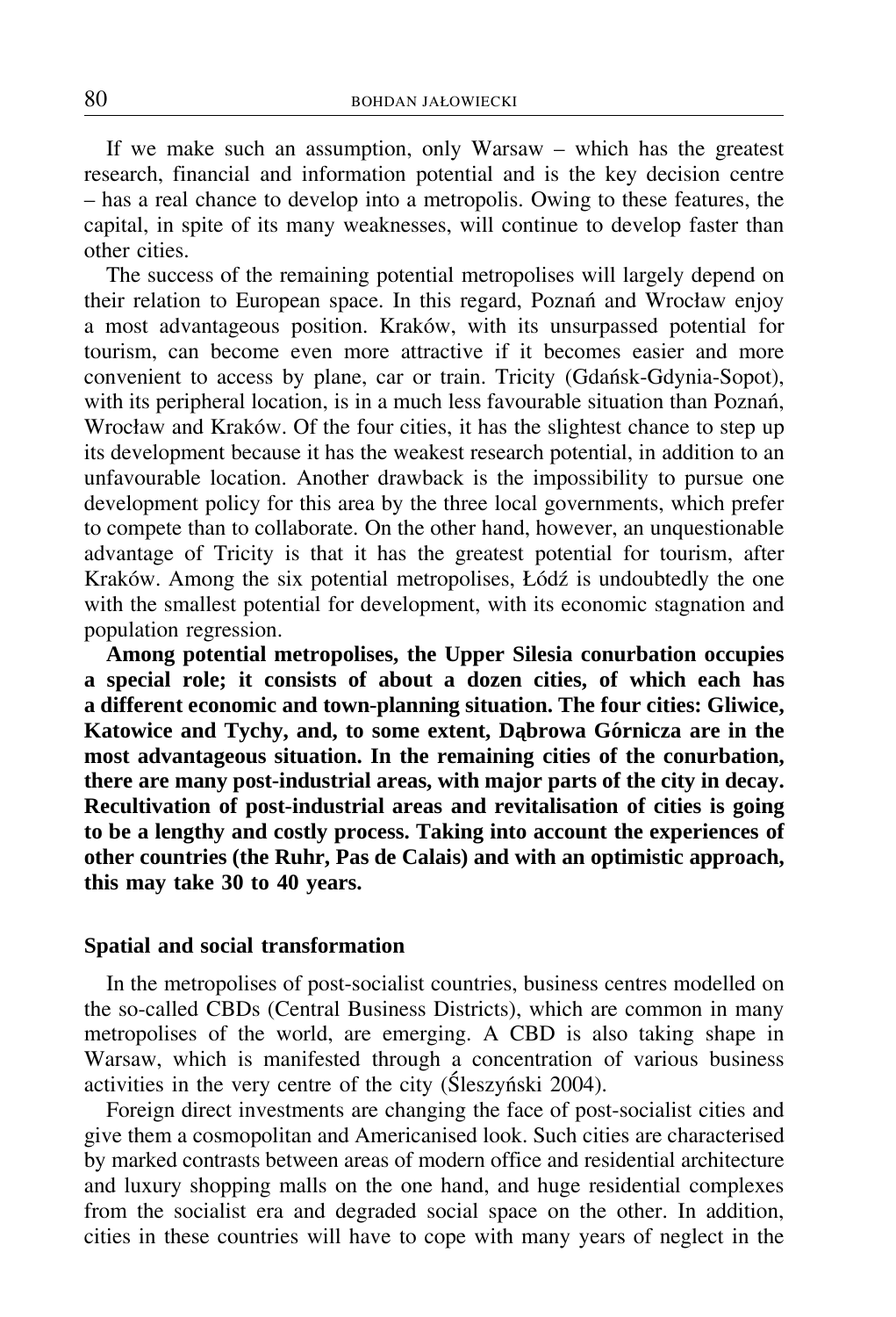development and revitalisation of downtown areas, renovation of old buildings, transformation of huge residential complexes and upgrading of infrastructure.

|                                    | Consultancies | Law<br>firms | Notary<br>offices | <b>Banks</b> | Corporate<br>headquarters |
|------------------------------------|---------------|--------------|-------------------|--------------|---------------------------|
| Central borough<br>(gmina Centrum) | 86.3%         | 91.9%        | 91.5%             | 84.5%        | 77.0%                     |
| including Śródmieście              | 44.9%         | 63.3%        | 67.0%             | 41.7%        | 26.1%                     |
| Mokotów                            | 14.1%         | 8.5%         | 6.4%              | 13.6%        | 13.3%                     |
| Wola                               | 9.3%          | 7.7%         | 7.4%              | 13.6%        | 17.0%                     |
| Peripheral boroughs                | 13.7%         | 8.1%         | 8.5%              | 15.5%        | 23.0%                     |
| Warsaw                             | 100.0%        |              |                   |              |                           |
| Total                              | 432           | 714          | 94                | 206          | 165                       |

Table 4. Location of higher-order services in Warsaw

Source: Bourdeau-Lepage 2004b; Wilk 2001. Data for 1999–2000.

The modernisation efforts taken so far are relatively superficial in nature. In Prague, there is a striking contrast between the revitalised tourist area stretching from the Castle (Hradcany) to the Old Town Square and the degraded space of many other parts of the city dating back to the 19<sup>th</sup> and early  $20<sup>th</sup>$  century, as well as huge residential complexes from the socialist era. A similar phenomenon can also be observed in Budapest. On the other hand, old areas in Warsaw are not revitalised because there are very few of them, with the exception of the borough of Praga on the right bank of the Vistula river. Characteristically, however, enclaves of modernity are emerging in unbuilt-up areas of Warsaw in the form of office buildings, luxury hotels and apartment blocks in the vicinity of degraded urban space. Piotrkowska street in Łódź can be regarded as an example of revitalisation 'in the Polish way', where (with a few exceptions) only the buildings' ground floors housing shops have been refurbished and the facades painted, while the backyards of the adjacent across streets remain utterly degraded areas, mainly populated by the so-called dregs of society.

Cities which were not devastated during World War II are in a better situation because their old urban architecture structurising the space has been preserved. In those cities, revitalisation of downtown areas is still possible. Cities which were largely destroyed are facing much more serious problems in this respect. Warsaw is one of them; its flattened city centre has not been rebuilt, but was replaced by chaotic, disordered, low-standard residential and office buildings and the Palace of Science and Culture, erected in an empty, huge central square. This chaos in the city's central space was further aggravated by random locations of office buildings and blocks which were built after 1990. In such a situation, metropolitan services (luxury shops, recreation facilities) are most frequently located at the very boundaries of the centre, in American-style shopping malls. It can be said therefore that important metropolitan functions are thus 'washed out' of the city centre.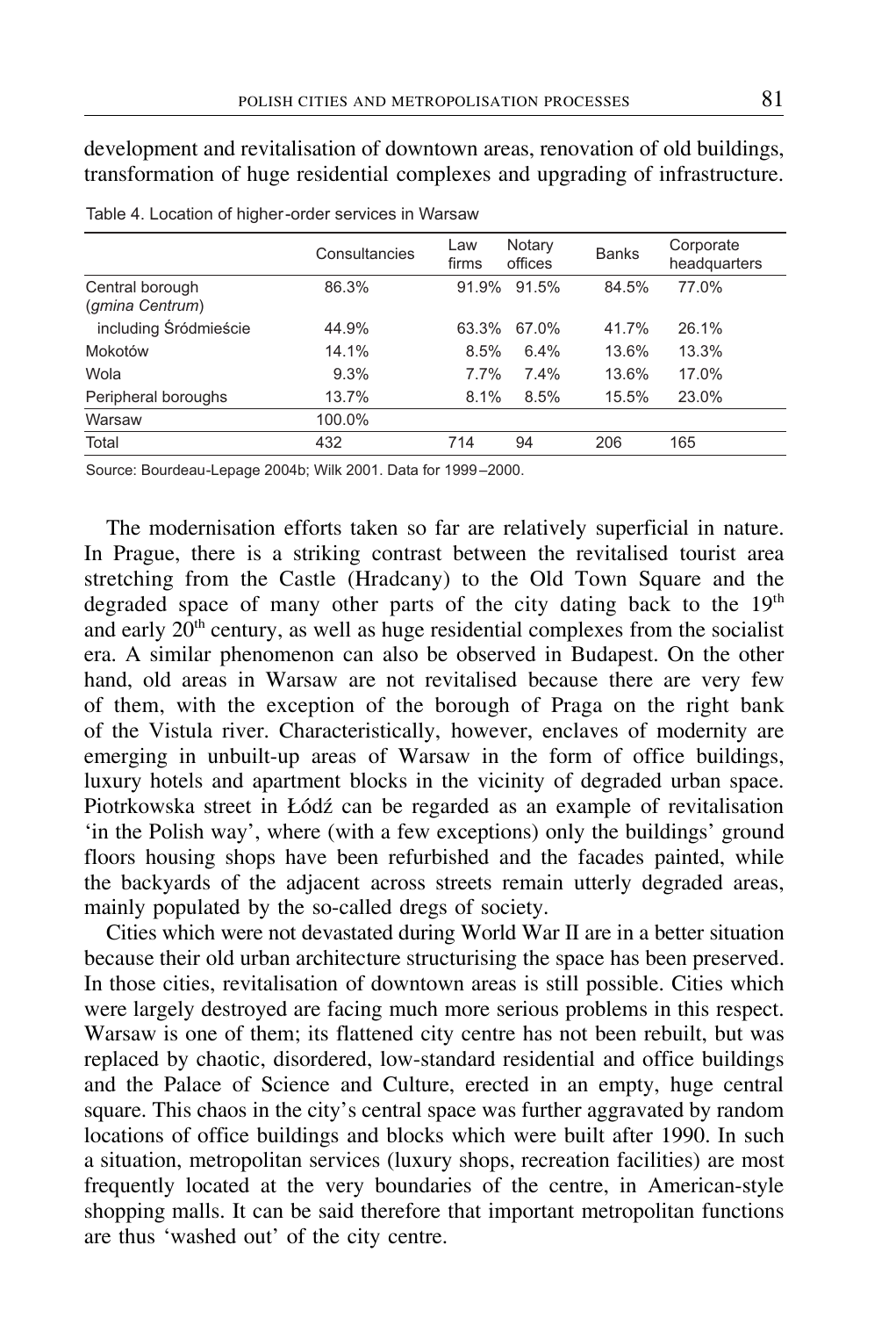Warsaw's consumption space (and, to a lesser extent, also that of Poznań and Tricity) is dominated by shopping malls, especially multi-purpose facilities, which concentrate shopping, services and recreation functions and sometimes include offices and hotels. At the end of 2004, there were over 30 shopping centres in Warsaw, including 6 new-generation shopping malls, with one facility of this kind, reportedly the largest in Europe, is currently under construction. The floor area of 'Złote Tarasy' (Golden Terraces) is planned to total 225 000 sq.m., including 65 000 sq.m. for a shopping mall, cinema and an entertainment area. In Poznań, the number of shopping centres  $-$  nine  $-$  is more modest, whereas Tricity has eight such centres.

A unique shopping gallery located in the historic building of an old paper mill in the residence complex of Konstancin-Jeziorna is an interesting example. The investor expected that the facility would attract not only the opulent local clientele, but also – owing to its prestigious location – clients from Warsaw.

Some of the middle class with high incomes adopt a specific lifestyle and transform into the metropolitan class. The basic traits of such a lifestyle include career ambitions, workaholism, casual sexual relations, postponed establishment of a family, and especially having children, luxury consumption, relatively broad international contacts, a considerably high degree of local uprootedness and a distinctly cosmopolitan identity. Unlike traditional bourgeoisie, the status of the metropolitan class is mainly based on its capital of competences which are vital for the functioning of modern society. The emergence of the Polish metropolitan class and its characteristic style of behaviour is reflected in space because its members live in the so-called luxury apartment buildings or suburban gated communities.

Even though such luxury apartment buildings represent a tiny share of all residential buildings constructed, owing to their distinctive features they carry a specific social message. The number of buildings of this kind in Warsaw does not exceed 100, with about 5 000 apartments in total. A large majority (approximately 85%) of apartment buildings are located in the former central borough, of which nearly a half can be found in the borough of Mokotów. In addition to security service, standard facilities in such buildings include an underground garage (95% of investment projects), and recreational amenities in some of them (gym, swimming pool, indoor greenery).

Among suburban estates Konstancin is a particularly exclusive location. Its residence function dates back to the pre-war period. In the socialist period, the place lost a lot of its charm, and started to regain some of its splendour after 1990. Konstancin, dubbed 'Polish Beverly Hills' by national glossy magazines, has become the permanent (though in some cases temporary) residence of the new bourgeoisie, the metropolitan class, and naturally the celebrities. 'Among those who buy historic villas  $-$  writes the author of an interesting work about Konstancin  $-$  two categories can be distinguished: genuine lovers of beauty who restore the houses to their former resplendence, though not always to the original shape, preferring to turn them into veritable mansions, and those who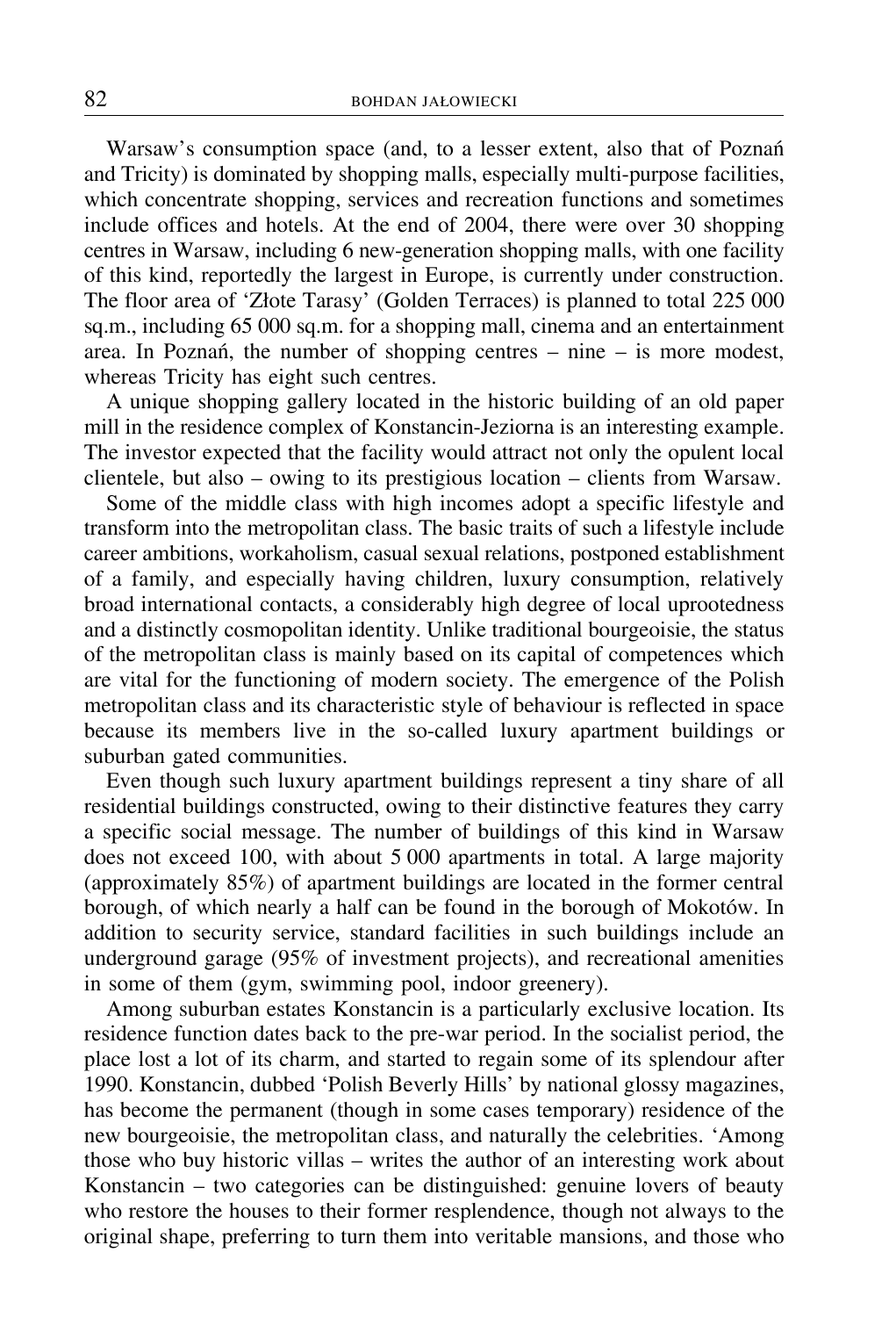adopt the 'Konstantinian' approach to renovation and conservation of old buildings – instead of costly repair works, they purposefully bring the buildings to ruin, demolish them and build new residences, which in extreme cases can be three times as big as the original ones. This method has led to the destruction of one fourth of all the buildings' (Siemińska 2004).

Snobbery is the vital factor for the price of the real property, which must be in close vicinity to a celebrity. Another important factor is the house's architecture. One of the estate agents with many years of experience in selling million-dollar villas, claims they must be 'absolutely impressive'. Invariably, Classicistic palaces and houses in the modernist style have been in fashion for years. It is considered good form to have an estate set in an old-growth forest, and the size of several thousand square metres, preferable over a hectare. The residence is normally furnished with a tennis court and a swimming pool with the walls and the bottom covered with Byzantine tiles, and in many cases a sauna, a bowling alley, an orangery and a gardener's house. It is easy to lose one's way in the spacious houses with corridor floors set in different kinds of timber. Provence-style kitchens, cellars where expensive wines are kept and rooms for making bouquets are not infrequently met (Pol 2003, p. 121). The fencing is also a showcase of the residence. A sumptuous drive increases the property's value and gives a credit to its owner. Since the residents do not want to be in public eye, they build their super-luxury fortresses inaccessible to outsiders, surrounded with tall defence walls and sentry towers (Seidler 2002; Siemińska 2004).

Konstancin is only one example of suburbanisation. The well-off residents of Warsaw work in the city but move to the suburban zone, seeking better conditions to live. The estate agents' offer is varied, ranging from several million-dollar properties to much more modest ones, sold by developers in fenced-in and protected estates.

| Population        | 1988<br>in thousand % |       | 2002    |               |        | Change 1988-2002 |  |
|-------------------|-----------------------|-------|---------|---------------|--------|------------------|--|
|                   |                       |       |         | in thousand % |        | in % points      |  |
| Warszawa          | 211 456               | 66.6% | 351 255 | 58.2%         | 66.1%  | $-8.4%$          |  |
| Metropolitan area | 40 959                | 12.9% | 107 168 | $17.7\%$      | 161.6% | 4.9%             |  |
|                   |                       |       |         |               |        |                  |  |

Table 5. Population with higher education in 1988–2002 in Warsaw's metropolitan area

Source: prepared by Smetkowski on the basis of Central Statistical Office (GUS) data (national census).

The data concerning migration indicate that in 1988–2002 the population of the metropolitan area with tertiary education grew by over 60 000. Other data suggest that in 1970–2002 the population of the Śródmieście (central) borough in Warsaw decreased from over 200 000 to 140 000 (Swianiewicz 2004).

The tendencies which manifested themselves in the metropolises of Western Europe much earlier are now visible in Warsaw (Berger 2004). The metropolitan labour market for highly qualified labour is relatively stable and the incomes of senior executives and professionals allow them to freely choose